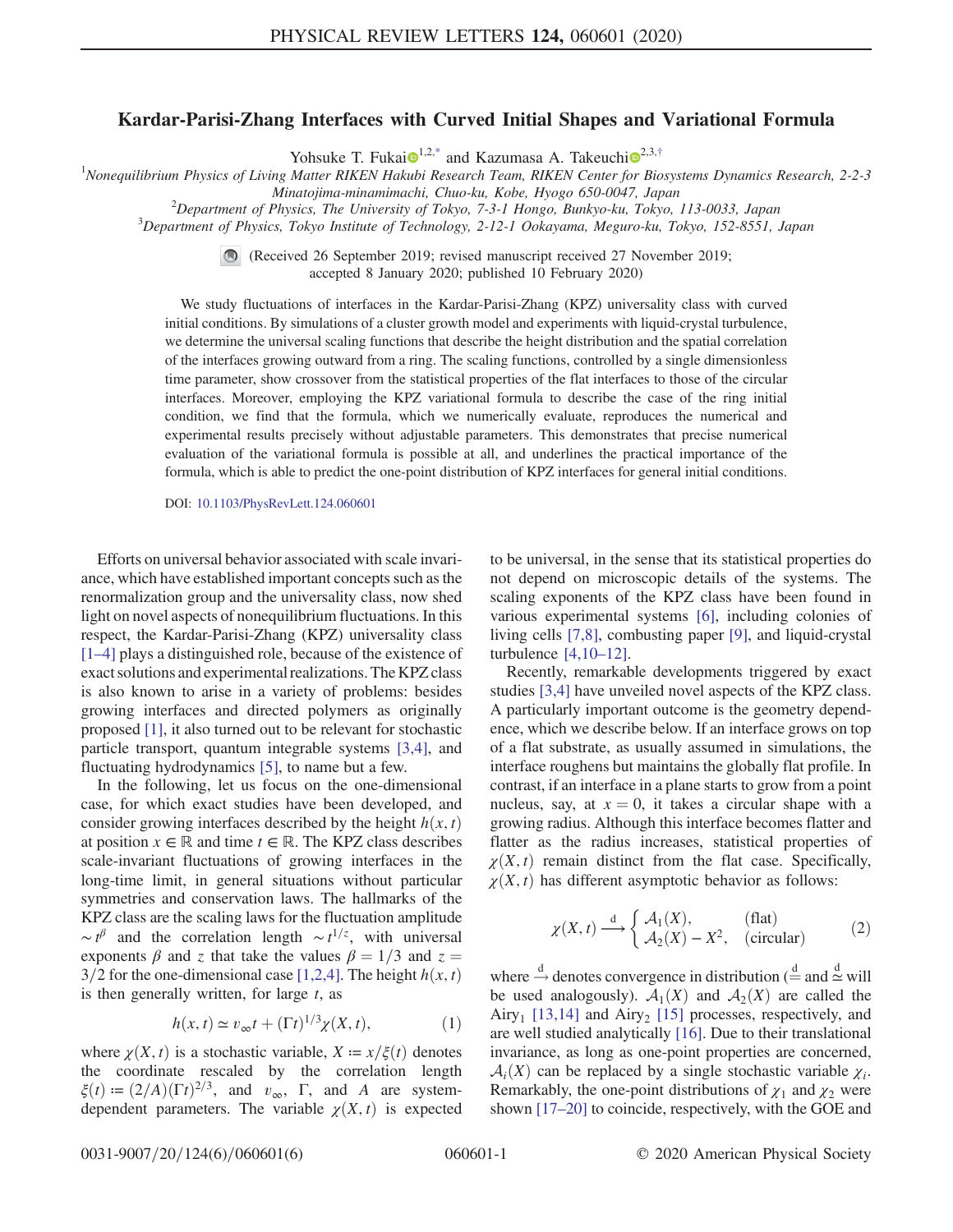GUE Tracy-Widom distributions [\[21\]](#page-5-0) known from random matrix theory [\[22\]](#page-5-1), which describe the distribution of the largest eigenvalue of random matrices in the Gaussian orthogonal and unitary ensembles (GOE and GUE), respectively. This geometry dependence, as well as the emergence of the Tracy-Widom distribution, turned out to be experimentally relevant too, as shown by experiments on liquid-crystal turbulence [\[4,10,11\]](#page-4-8). Correlation properties were also shown to be different between the flat and circular cases, even though the scaling exponents  $\beta$  and z take the same values. On the basis of those results, one may state that the flat and circular interfaces constitute different *universality subclasses* within the single KPZ class, characterized by different yet universal distribution and correlation properties.

Those universality subclasses have been, however, mostly studied for a few "canonical" cases including the flat and circular ones. A natural and important question is then what happens for more general initial conditions. Theoretically, the KPZ fixed-point variational formula [\[16,23](#page-4-11)–26] can be used to predict the asymptotic properties of  $\chi(X, t \to \infty)$  for general initial conditions. On the other hand, experimental and numerical studies have focused on finite-time behavior emerging from intermediate initial conditions. For example, the present authors [\[12\]](#page-4-13) studied growth from a ring of finite radius  $R_0$ , which then produces two curved interfaces, one growing outward and the other one inward. Focusing on the ingrowing interfaces, we found that finite-time properties of  $\chi(X, t)$  for different  $R_0$  are controlled solely by the rescaled time  $\tau = v_{\infty}t/R_0$ , as follows: statistical properties of  $\chi(X, t)$  agree with those for the *flat* subclass initially ( $\tau \ll 1$ ), until the interfaces nearly collapse at  $\tau \approx 1$  and therefore do not behave as KPZ anymore. Analogous behavior was also observed numerically by Carrasco and Oliveira [\[27\],](#page-5-2) who used lattice models with system size set to decrease in time (mimicking the shrinking circumference of the ingrowing interfaces). The case of enlarging substrates, which would correspond to the outgrowing case, has also been studied, and crossover from the flat to circular subclasses was suggested in this case [\[27](#page-5-2)–29], which is also expected to be described by  $\tau$ . However, it remains unclear how universal such finite-time behavior is, why  $\tau$  is the right parameter to describe it, and above all, how such crossover can be described theoretically.

Those problems are addressed and answered in this Letter. We study outgrowing interfaces from ring initial conditions both numerically and experimentally, using an off-lattice version of the Eden model [\[30\]](#page-5-3) and the liquidcrystal turbulence [\[4,10](#page-4-8)–12]. Scaling functions for the flat-to-circular crossover are determined and shown to be the same for both of the studied systems. Moreover, we describe this crossover theoretically, by adapting the variational formula [\[16,23](#page-4-11)–26] for curved initial conditions. The formula is numerically evaluated and shown to reproduce our numerical and experimental results quantitatively, without adjustable parameters. This also implies that the flat-to-circular crossover is indeed universal and, furthermore, should generally appear for any curved interfaces with locally parabolic initial conditions.

We first study the off-lattice Eden model [\[30\],](#page-5-3) in which a cluster of round particles (with unit diameter) grows by stochastic addition of new particles. The initial condition is set to be a ring of N particles [Fig.  $1(a)$ ]. The evolution rule is as follows (see Ref. [\[30\]](#page-5-3) for details): At each time step, we randomly choose a particle at the interface, attempt to put a new particle next to it in a random direction, and do so if there is no overlapping particle. Time is then increased by  $1/($ the number of the interfacial particles) whether the new particle was added or not. Particles that cannot contribute further growth are checked and removed from the list of the interfacial particles with every time unit. To characterize the height fluctuations, we measure the local radius increment  $R(\theta, t)$ , which is the radial distance between the initial ring and the interface at each angular position  $\theta$  [Fig. [1\(a\)](#page-1-0)]. Thanks to the rotational symmetry, we have

$$
R(\theta, t) \stackrel{\text{d}}{=} h(0, t) \simeq v_{\infty} t + (\Gamma t)^{1/3} \chi(0, t), \tag{3}
$$

but statistical precision can be improved by averaging over  $\theta$ . In our simulations, we varied the initial size  $N$  from 100 to 40 000 and obtained 4320 to 14 400 realizations for each case (summarized in Table SI in the Supplemental Material [\[31\]\)](#page-5-4). For comparison, we also simulated flat interfaces, for which the initial condition was a line formed by 75 000 particles and the periodic boundary condition in the spanwise direction was used, and we obtained 14 400 realizations.

To characterize statistical properties of the stochastic variable  $\chi(X, t)$ , we first estimated the nonuniversal parameters,  $v_{\infty}$ , Γ, and A, from the data for the flat interfaces.  $v_{\infty}$ and  $\Gamma$  were obtained by the standard procedure  $[4]$  specifically, by using  $\partial_t \langle h \rangle \simeq v_\infty + \text{const} \times t^{-2/3}$  and  $\langle h^2 \rangle / (t^{2/3} \langle v, t^2 \rangle) \sim \Gamma^{2/3}$  where  $\langle \dots, k \rangle$  denotes the kth- $\langle h^2 \rangle_c / (t^{2/3} \langle \chi_1^2 \rangle_c) \simeq \Gamma^{2/3}$ , where  $\langle \cdots \chi \rangle_c$  denotes the *k*thorder cumulant, and here we used the fact that the asymptotic fluctuations of the flat interfaces are given by the GOE Tracy-Widom distribution. We obtained  $v_{\infty} =$ 0.51370(5) and  $\Gamma = 0.980(3)$ . The parameter A was

<span id="page-1-0"></span>

FIG. 1. Typical snapshots from the Eden simulations and the liquid-crystal experiments. (a) An Eden interface growing outward from a ring with  $N = 1000$  (dotted line). Time is indicated by the color. (b) A DSM2 cluster (black) growing from a ring with  $R_0 = 366 \ \mu m$  (dotted lines). The elapsed time after shooting the laser is indicated above each image. The scale bar corresponds to 1 mm.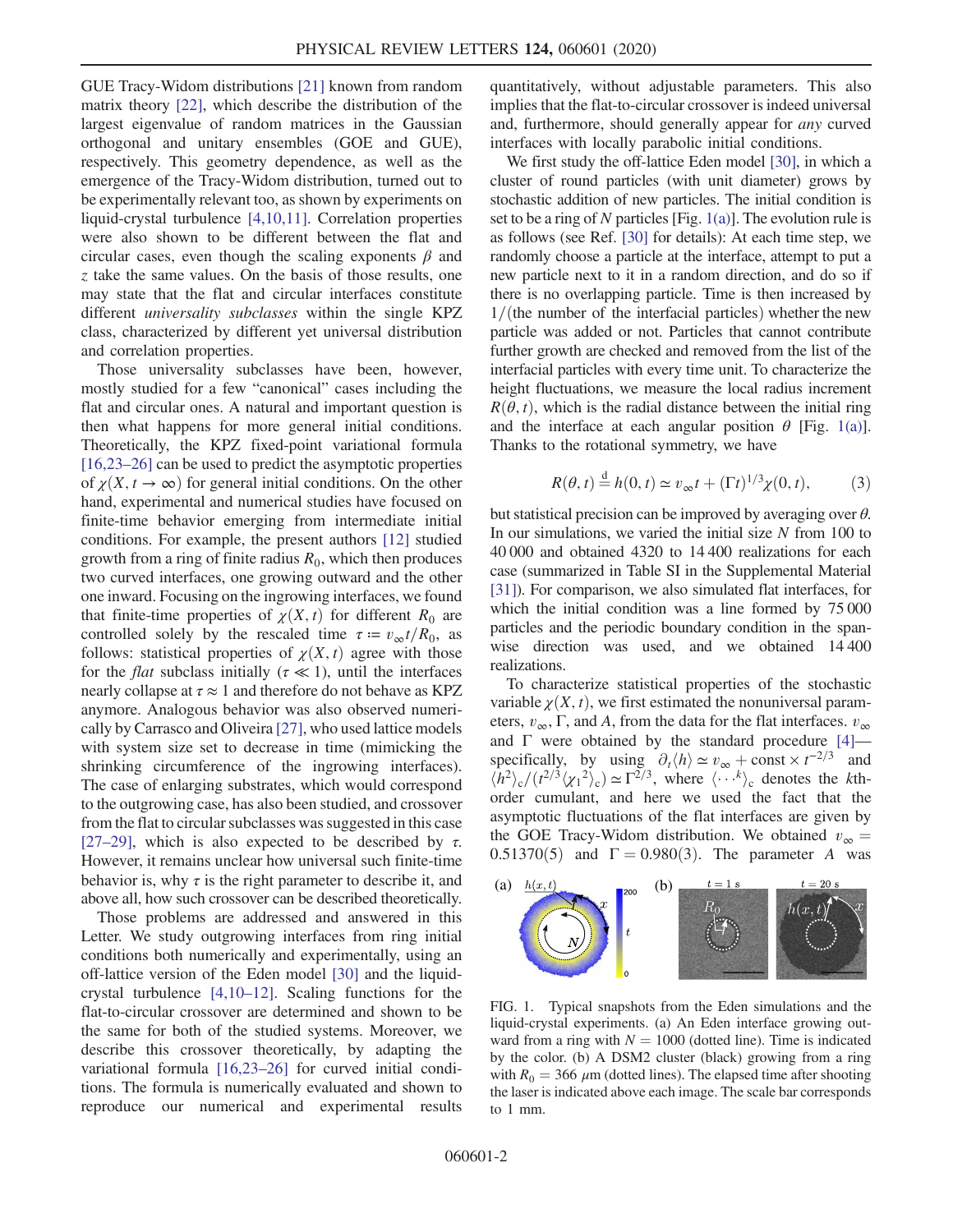obtained by  $A = \sqrt{2\Gamma/v_{\infty}}$ , the relationship valid for isotronic growth [11] isotropic growth [\[11\]](#page-4-14).

<span id="page-2-2"></span>With those parameter values, we define the rescaled height

$$
q(\theta, t) := \frac{R(\theta, t) - v_{\infty}t}{(\Gamma t)^{1/3}} \stackrel{\text{d}}{\simeq} \chi(0, t) \tag{4}
$$

<span id="page-2-3"></span>and measure its mean and variance as functions of time, for different initial particle numbers  $N$  (left panel of Fig. [2](#page-2-0)). Figure [2](#page-2-0) also shows the rescaled mean velocity [\[4,12\]](#page-4-8)

$$
\langle p(\theta, t) \rangle := \left\langle \frac{3t^{2/3}}{\Gamma^{1/3}} [\partial_t R(\theta, t) - v_{\infty}] \right\rangle
$$
  
 
$$
\simeq \langle \chi(0, t) \rangle + 3t \partial_t \langle \chi(0, t) \rangle, \tag{5}
$$

which asymptotically goes to  $\langle \gamma(0,t) \rangle$  if  $\langle \gamma(0,t) \rangle$  converges sufficiently fast. For the flat case (gray circles),  $\langle q \rangle \rightarrow \langle \chi_1 \rangle$ ,  $\langle p \rangle \rightarrow \langle \chi_1 \rangle$ , and  $\langle q^2 \rangle_c \rightarrow \langle \chi_1^2 \rangle_c$  as expected.<br>In the case of the ring initial conditions for large N, the In the case of the ring initial conditions, for large  $N$ , the data first behave similarly to the flat case, then deviate and approach the values for the circular subclass,  $\langle \chi_2 \rangle$  and  $\langle \chi_2^2 \rangle_c$ [\[37\]](#page-5-5). This crossover takes place earlier for smaller N. Indeed, when the data are plotted against the rescaled time  $\tau = v_{\infty}t/R_0$  ( $R_0 = N/2\pi$ ), all data collapse onto a single curve except for the nonuniversal short-time regime (right panel of Fig. [2](#page-2-0)). This suggests that the distribution of  $\chi(0, t)$ for different  $R_0$ 's, denoted by  $\chi(0, t; R_0)$ , is described by a single stochastic variable  $\chi_c(0, \tau)$ , parametrized by  $\tau$ , as follows:

<span id="page-2-1"></span>
$$
\chi(0, t; R_0) \xrightarrow{d} \chi_c(0, \tau), \qquad (R_0, t \to \infty), \qquad (6)
$$

where the double limit is taken with fixed  $\tau = v_{\infty}t/R_0$ . Then the flat-to-circular crossover we found indicates  $\chi_c(0, \tau) \stackrel{d}{\rightarrow} \chi_1$  for  $\tau \to 0$  and  $\chi_c(0, \tau) \stackrel{d}{\rightarrow} \chi_2$  for  $\tau \to \infty$ .<br>The classroote SI-D(0, c)]  $\chi_c(0, \tau) \stackrel{d}{\rightarrow} \chi_2$  for  $\tau \to \infty$ . The skewness  $\text{Sk}[R(\theta, t)] := \langle R^3 \rangle_c / \langle R^2 \rangle_c^{3/2} \rightarrow \text{Sk}[\chi_c(0, \tau)]$ <br>and the kurtosis  $\text{Kul}(R(\theta, t)) = \langle R^4 \rangle / \langle R^2 \rangle_c^2 \rightarrow \text{Kul}(R(\theta, \tau))$ and the kurtosis  $\text{Ku}[R(\theta, t)] := \langle R^4 \rangle_c / \langle R^2 \rangle_c^2 \rightarrow \text{Ku}[\chi_c(0, \tau)]$ <br>show consistent behavior (see Fig. \$1 in the Supplemental show consistent behavior (see Fig. S1 in the Supplemental Material [\[31\]\)](#page-5-4).

We also study this crossover in the spatial correlation. In the case of the point initial condition, suppose  $\theta = 0$  corresponds to  $x = 0$ . Then, using  $R(\theta, t) = \sqrt{h(x, t)^2 + x^2} \approx h + x^2/2h$  and Eq. (2), we can show  $\sqrt{h(x, t)^2 + x^2} \approx h + x^2/2h$  and Eq. [\(2\)](#page-0-0), we can show  $q(\theta, t) \stackrel{d}{\rightarrow} A_2(X)$ . Therefore, the rescaled spatial covariance,<br> $C(A X, t) := \frac{q(\theta + \Delta \theta, t)q(\theta, t)}{q(\theta + t)} = \frac{q(\theta + t)^2}{2}$  with  $\Delta Y$ .  $C_s(\Delta X, t) \coloneqq \langle q(\theta + \Delta \theta, t)q(\theta, t)\rangle - \langle q(\theta, t)\rangle^2$  with  $\Delta X \coloneqq$  $\langle R(\theta, t) \rangle \Delta \theta / \xi(t)$ , can be directly compared with the covariance of the Airy<sub>1</sub> and Airy<sub>2</sub> processes. Our numerical results for the ring initial conditions (filled symbols in Fig. S2 of the Supplemental Material [\[31\]](#page-5-4)) indeed show crossover from the Airy<sub>1</sub> covariance ( $\tau \ll 1$ ) to the Airy<sub>2</sub> covariance  $(\tau \gg 1)$ , consistent with the results on the one-point distribution.

<span id="page-2-0"></span>

FIG. 2. The mean and variance of the rescaled height,  $\langle q(\theta, t) \rangle$ and  $\langle q(\theta, t)^2 \rangle_c$ , and the rescaled mean velocity,  $\langle p(\theta, t) \rangle$ , for the Eden model in the outgrowing case. The data are shown against the raw time t (left) and the rescaled time  $\tau = v_{\infty}t/R_0$  (right). The theoretical curves evaluated numerically from the variational formula for the outgrowing interfaces  $($  = var. formula, blue solid line) are shown in the right panels. The values of  $\chi_1$  and  $\chi_2$  are shown by the dashed and dotted lines, respectively. The inset of the top-right figure shows the difference between the data and the excepted long-time limit value,  $\langle \chi_2 \rangle$ . The black solid line indicates slope  $-1/3$ .

To test the universality of our finding, and in particular, the function forms of  $\langle \chi_c(0, \tau) \rangle$  and  $\langle \chi_c(0, \tau)^2 \rangle_c$ , we conducted experiments on liquid-crystal turbulence  $[4,10-12]$  $[4,10-12]$ . As in the previous studies, we applied an ac voltage (here, 22 V at 300 Hz) to a nematic liquid crystal filling a thin gap between transparent electrodes, and we observed the growth of a turbulent state called dynamic scattering mode 2 (DSM2), expanding in a metastable turbulent state, DSM1 (see the Supplemental Material [\[31\]](#page-5-4) for detailed methods). DSM2 was generated by emitting a few ultraviolet laser pulses [\[4\].](#page-4-8) Using the holographic technique we previously adopted for the DSM2 growth experiments [\[12\]](#page-4-13), we formed the laser intensity profile in the shape of a ring of a given radius  $R_0$ , which sets the initial condition of the DSM2 interface [Fig. [1\(b\)\]](#page-1-0). We also generated circular interfaces with a point initial condition, and flat interfaces with a linear initial condition. We obtained 941 to 1936 realizations for each case (see Table SII in the Supplemental Material [\[31\]](#page-5-4)), recorded by a charge-coupled device camera. The radius  $R(\theta, t)$  of the DSM2 interfaces [or the height  $h(x, t)$  for the flat case] was determined from each image, with the time  $t$  defined as the elapsed time after shooting the laser pulses. Then the nonuniversal parameters  $v_{\infty}$ , Γ, and A were evaluated in the same way as for the Eden model, here for the flat and point initial conditions (Table SII [\[31\]\)](#page-5-4). Although the values of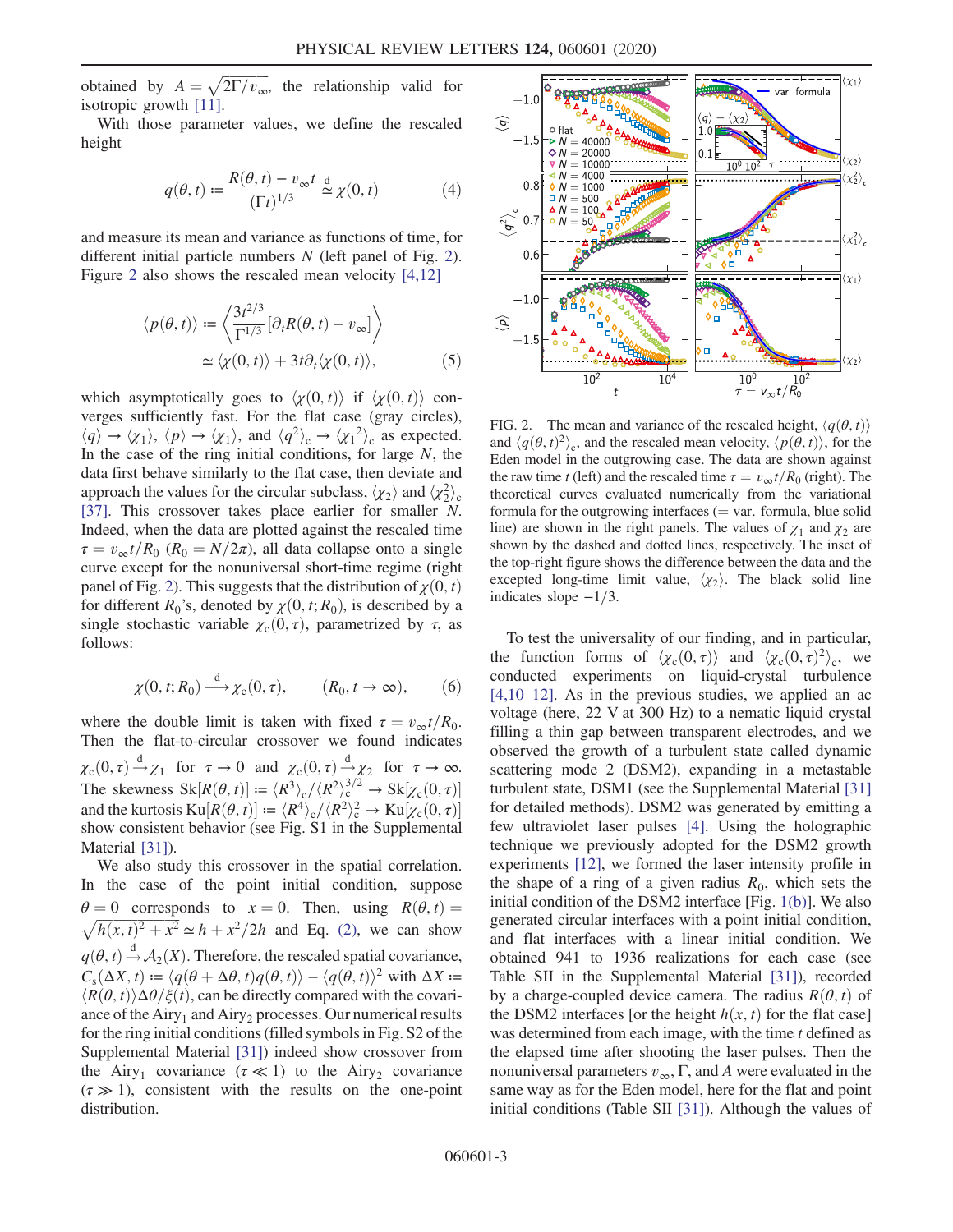<span id="page-3-0"></span>

FIG. 3. Comparison of the results from the experiments (colorfilled symbols), the Eden simulations (gray open symbols), and the variational formula  $(= var.$  formula, blue solid line), for the outgrowing interfaces. The variance of the rescaled height,  $\langle q(\theta, t)^2 \rangle_c$ , and the rescaled mean velocity  $\langle p(\theta, t) \rangle$  are shown in the left and right panels, respectively, against  $\tau = v_{\infty} t/R_0$ . For the numerical results, data with  $t > 10^3$  are shown by the same symbols as those in Fig. [2.](#page-2-0) For the experimental results, statistical errors are indicated by the error bars on the first and last data points, and uncertainty associated with the parameter estimation is shown by the shaded areas. The values for  $\chi_1$  (flat) and  $\chi_2$ (circular) are shown by the dashed and dotted lines, respectively. The inset of the right panel shows the experimental results obtained with  $v_{\infty}$  from the flat case, while it was adjusted in the main panel to fit the Eden data at the largest  $t$  (see text).

 $v_{\infty}$ , Γ, and A are expected to be independent of the initial condition, in practice one needs to evaluate for each set of experiments, because of unavoidable slight changes in experimental conditions [\[11\]](#page-4-14). For the ring initial conditions, however, the parameter values could not be obtained in the same way because of the time dependence (i.e., crossover) of  $\chi(X, t)$ . We therefore used the values obtained from the flat case for the outgrowing cases, unless otherwise stipulated. Possible shifts in the parameter values were taken into account in the uncertainty estimates for the outgrowing cases, evaluated from the differences in the parameter values between the flat and circular cases.

Now, we compare the experimental results with those for the Eden model. The left panel of Fig. [3](#page-3-0) shows the variance of the rescaled height,  $\langle q(\theta, t)^2 \rangle_c$ , against  $\tau = v_{\infty} t/R_0$ , which overlaps on the Eden data within statistical errors and parameter uncertainty (error bars and shades, respectively) apart from the nonuniversal short-time behavior. For the rescaled mean velocity  $\langle p(\theta, t) \rangle$  (right panel), the uncertainty of  $v_{\infty}$  was too large to make a meaningful comparison (inset). However, if we instead choose the value of  $v_{\infty}$  in such a way that  $\langle p(\theta, t) \rangle$  at the largest t falls onto the curve for the Eden model (obtained values of  $v_{\infty}$ ) are given in Table SII [\[31\]\)](#page-5-4),  $\langle p(\theta, t) \rangle$  overlaps for all t (main panel). Those results of  $\langle q(\theta, t)^2 \rangle_c$  and  $\langle p(\theta, t) \rangle$ suggest universality of the one-point distribution of  $\chi_c(0, \tau)$ . Moreover, the spatial covariance  $C_s(\Delta X, t)$  is also found to overlap with the results of the Eden model if the value of  $\tau$  is close enough (Fig. S2 [\[31\]](#page-5-4)). This suggests that not only the one-point distribution of  $\chi_c(0, \tau)$ , but also the spatial covariance of  $\chi_c(X, \tau)$ , is universal.

So far, we have characterized the flat-to-circular crossover and found it to be controlled by a single parameter  $\tau = v_{\infty}t/R_0$ . But why so, and how can this crossover be theoretically described? To answer these questions, we employ the variational formula [\[16,23](#page-4-11)–26] and apply it to a general, curved initial condition.

<span id="page-3-1"></span>The variational formula describes the height  $h(x, t)$  for a general initial condition  $h(x, 0) = h_0(x)$  as follows:

$$
h(x,t) \stackrel{\text{d}}{\simeq} \sup_{y \in \mathbb{R}} \left[ h_{\text{circ}}(x,t;y) + h_0(y) \right],\tag{7}
$$

where  $h_{\text{circ}}(x, t; y)$  denotes the height for the point initial condition nucleating at position y, growing with the same realization of noise for different  $y$  [\[23\].](#page-5-6) Intuitively, this means that the initial condition  $h(x, 0)$  can be regarded as a collection of point sources, and  $h(x, t)$  is then given by the envelope of the circular interfaces from those point sources, a bit analogously to Huygens' principle [\[38\]](#page-5-7). The formula [\(7\)](#page-3-1) involves a mathematical object called the Airy sheet [\[23,25\],](#page-5-6) but if the interest is only in the one-point distribution, it can be simply expressed by the  $Airy<sub>2</sub>$ process, as follows [\[16,24\]:](#page-4-11)

<span id="page-3-2"></span>
$$
\chi(X,t) \stackrel{\text{d}}{\simeq} \sup_{Y \in \mathbb{R}} \left[ \mathcal{A}_2(X-Y) - (X-Y)^2 + \frac{h_0(\xi(t)Y)}{(\Gamma t)^{1/3}} \right]. \tag{8}
$$

<span id="page-3-3"></span>We use Eq. [\(8\)](#page-3-2) and consider a class of curved initial conditions in the following form:

$$
h_0(x) = R_0 g\left(\frac{x}{R_0}\right),\tag{9}
$$

<span id="page-3-4"></span>where  $g(w)$  is a locally parabolic function, i.e.,  $g(w) =$  $-c_2w^2 + \mathcal{O}(w^2)$  for small |w|. Substituting Eq. [\(9\)](#page-3-3) into Eq. [\(8\),](#page-3-2) taking the limit  $R_0$ ,  $t \to \infty$  with fixed  $\tau = v_{\infty}t/R_0$ , and setting  $x = 0$  yields

$$
\chi(0, t) \xrightarrow{\mathrm{d}} \sup_{Y \in \mathbb{R}} [\mathcal{A}_2(Y) - (1 + c\tau)Y^2] =: \tilde{\chi}(c\tau), \qquad (10)
$$

with  $c := (4c_2\Gamma)/(A^2v_\infty)$ . This shows that the asymptotic height distribution is parametrized only by  $c\tau$ , and only the local functional form of  $q(w)$  at small |w| is relevant. The characteristic time is  $\tau = 1/c$  in the rescaled unit, and therefore  $t = A^2 R_0/4c_2\Gamma$  in the raw time scale, and this is the time at which the initial height difference  $|h_0(0) - h_0(\xi(t))|$  becomes comparable to the fluctuation amplitude,  $(\Gamma t)^{1/3}$ . For isotropic growth, the relationship  $A = \sqrt{2\Gamma/v_{\infty}}$  [\[11\]](#page-4-14) further yields  $c = 2c_2$ .

For the ring initial conditions,  $g(w)$  is given by  $g(w)$  =  $\sigma(\sqrt{1 - w^2} \mathbb{1}_{|w| < 1} - 1)$  with  $\sigma = +1$  (−1) for the outgrowing (ingrowing) case. Then we obtain  $\chi(0, t) \stackrel{d}{\approx} \tilde{\chi}(\sigma \tau)$ ,<br>which we have expressed by  $\chi(0, \tau)$  for the outgrowing which we have expressed by  $\chi_c(0, \tau)$  for the outgrowing case  $\sigma = +1$  [Eq. [\(6\)](#page-2-1)]. Note that, mathematically, it is known that  $\tilde{\chi}(0) = \sup_{Y \in \mathbb{R}} (\mathcal{A}_2(Y) - Y^2) \stackrel{d}{=} \chi_1$ ; i.e., the GOE Tracy-Widom distribution [39.40]. In the other limit GOE Tracy-Widom distribution [\[39,40\]](#page-5-8). In the other limit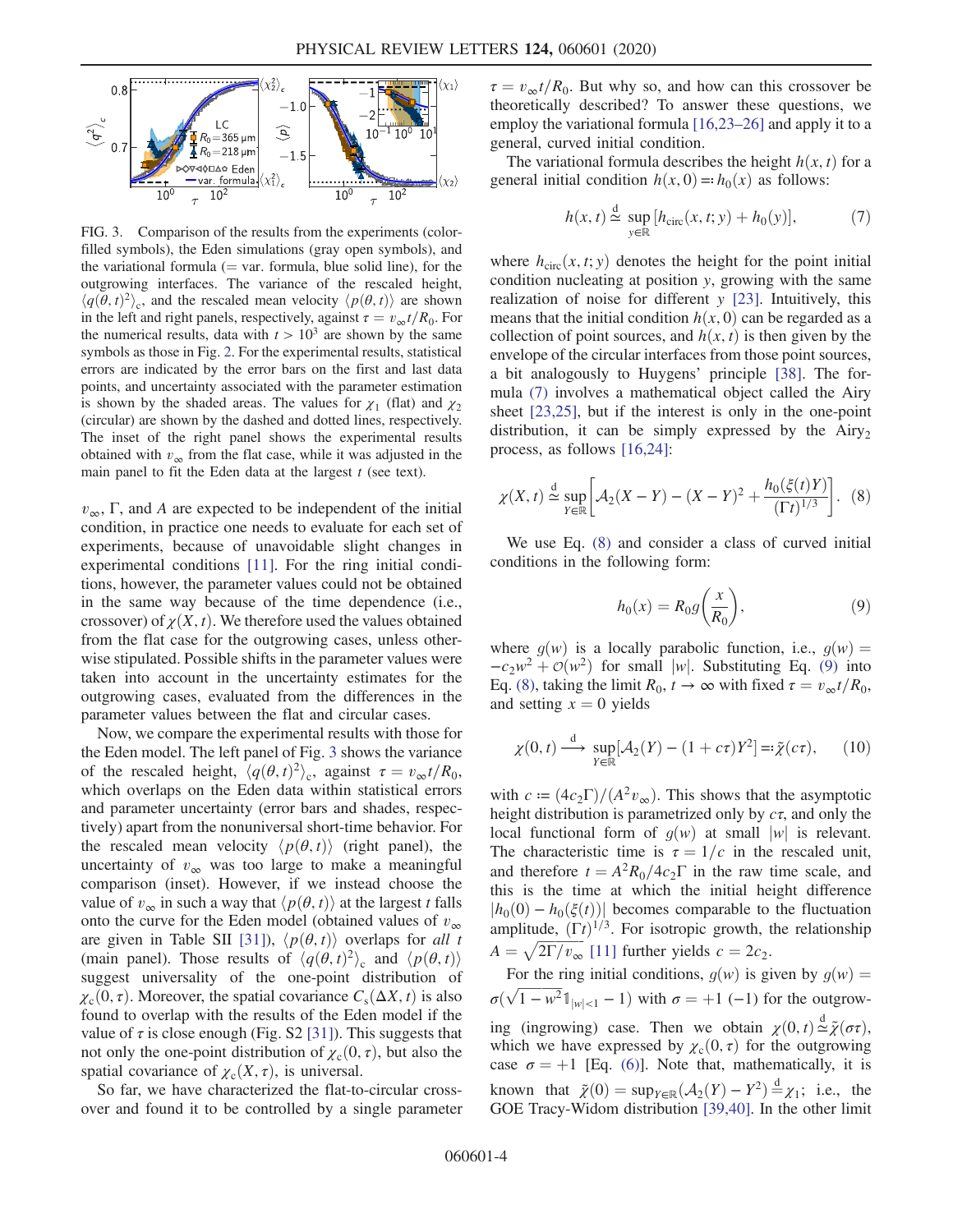$\tau \to \infty$ , clearly,  $\tilde{\chi}(\tau) \to \mathcal{A}_2(0) \stackrel{d}{=} \chi_2$ ; i.e., the GUE Tracy-Widom distribution. Therefore,  $\chi_c(0, \tau) = \tilde{\chi}(\tau)$  indeed has the expected limits on both sides of the flat-to-circular crossover.

To compare the variational formula with the experimental and numerical data for finite  $\tau$ , we employ a Monte Carlo method to evaluate Eq.  $(10)$ . The Airy<sub>2</sub> process  $A_2(Y)$  is in fact known to be equivalent to the largest eigenvalue of large GUE random matrices undergoing Dyson's Brownian motion [\[16,39\].](#page-4-11) We therefore implement Dyson's Brownian motion numerically, in the form of the Ornstein-Uhlenbeck process of Hermitian random matrices and obtain approximated realizations of  $\mathcal{A}_2(Y)$  (see the Supplemental Material [\[31\]](#page-5-4) for details). Then, we evaluate the supremum of Eq. [\(10\),](#page-3-4) interpolating the values of  $A_2(Y)$  between the discrete steps by using the Brownian bridge [\[31\].](#page-5-4) The results for the outgrowing case  $(\sigma = +1)$  are shown in Figs. [2](#page-2-0) and [3](#page-3-0), where the data of the mean  $\langle q \rangle$ , the variance  $\langle q^2 \rangle_c$ , and the rescaled mean velocity  $\langle p \rangle$  are compared with the corresponding expressions of  $\tilde{\chi}(\tau)$ —specifically,  $\langle \tilde{\chi}(\tau) \rangle$ ,  $\langle \tilde{\chi}(\tau)^2 \rangle_c$  [Eq. [\(4\)](#page-2-2)], and  $\langle \tilde{\chi}(\tau) \rangle + 3\tau \partial_{\tau} \langle \tilde{\chi}(\tau) \rangle$  [Eq. [\(5\)\]](#page-2-3), respectively. The results of the variational formula precisely agree, without any adjustable parameter, with the numerical and experimental data. We also inspected the ingrowing case  $\sigma = -1$  and confirmed the validity of the variational formula (see Fig. S3 of the Supplemental Material [\[31\]\)](#page-5-4). The agreement was also underpinned for the skewness and kurtosis (Fig. S4 of the Supplemental Material [\[31\]\)](#page-5-4).

In summary, we found KPZ crossover functions that govern height fluctuations of interfaces growing outward from ring initial conditions, parametrized only by the rescaled time  $\tau = v_{\infty}t/R_0$ , and evidenced their universality both experimentally and numerically. We then presented a theoretical description of this crossover, on the basis of the KPZ variational formula for general curved initial conditions. We numerically evaluated the formula and found remarkable agreement with the experimental and numerical data. Our results constitute the first example where the KPZ variational formula was successfully used to describe experimental observations, showing the ability of this formula to explain, or even predict, real data from general initial conditions. We hope our work will trigger further studies to elucidate geometry-dependent universality of the KPZ class and beyond.

We thank P. Le Doussal for useful discussions on the variational formula, and F. Bornemann for the theoretical curves of the Airy<sub>1</sub> and Airy<sub>2</sub> covariance [\[41\].](#page-5-9) We thank the Supercomputer Center of the Institute for Solid State Physics (the University of Tokyo) and the Meiji Institute for Advanced Study of Mathematical Sciences (Meiji University) for computational facilities. We acknowledge financial support by KAKENHI from the Japan Society for the Promotion of Science (Grants No. JP25103004, No. JP16H04033, No. JP19H05800, No. JP19H05144, No. JP17J05559), by the Yamada Science Foundation, and by the National Science Foundation (Grant No. NSF PHY11-25915).

<span id="page-4-1"></span><span id="page-4-0"></span>[\\*](#page-0-1) ysk@yfukai.net

[†](#page-0-1) kat@kaztake.org

- <span id="page-4-2"></span>[1] M. Kardar, G. Parisi, and Y.-C. Zhang, [Phys. Rev. Lett.](https://doi.org/10.1103/PhysRevLett.56.889) 56, [889 \(1986\)](https://doi.org/10.1103/PhysRevLett.56.889).
- <span id="page-4-3"></span>[2] A.-L. Barabási and H. Eugene Stanley, *Fractal Concepts in* Surface Growth (Cambridge University Press, New York, NY, USA, 1995).
- [3] For recent reviews, see, e g., T. Kriecherbauer and [J.](https://doi.org/10.1088/1751-8113/43/40/403001) Krug, J. Phys. A 43[, 403001 \(2010\)](https://doi.org/10.1088/1751-8113/43/40/403001); I. Corwin, [Random Matrices](https://doi.org/10.1142/S2010326311300014) Theory Appl. 01[, 1130001 \(2012\)](https://doi.org/10.1142/S2010326311300014); J. Quastel and H. Spohn, [J. Stat. Phys.](https://doi.org/10.1007/s10955-015-1250-9) 160, 965 (2015); T. Halpin-Healy and K. A. Takeuchi, [J. Stat. Phys.](https://doi.org/10.1007/s10955-015-1282-1) 160, 794 (2015); T. Sasamoto, [Prog.](https://doi.org/10.1093/ptep/ptw002) [Theor. Exp. Phys.](https://doi.org/10.1093/ptep/ptw002) 2016, 022A01 (2016).
- <span id="page-4-8"></span><span id="page-4-4"></span>[4] For lecture notes, see K. A. Takeuchi, [Physica \(Amsterdam\)](https://doi.org/10.1016/j.physa.2018.03.009) 504A[, 77 \(2018\).](https://doi.org/10.1016/j.physa.2018.03.009)
- [5] H. Spohn, in Thermal Transport in Low Dimensions, Lecture Notes in Physics Vol. 921 (Springer International Publishing, Cham, 2016), pp. 107–158, [https://doi.org/](https://doi.org/10.1007/978-3-319-29261-8_3) [10.1007/978-3-319-29261-8\\_3.](https://doi.org/10.1007/978-3-319-29261-8_3)
- <span id="page-4-6"></span><span id="page-4-5"></span>[6] K. A. Takeuchi, [J. Stat. Mech. \(2014\) P01006.](https://doi.org/10.1088/1742-5468/2014/01/P01006)
- [7] J.-i. Wakita, H. Itoh, T. Matsuyama, and M. Matsushita, [J. Phys. Soc. Jpn.](https://doi.org/10.1143/JPSJ.66.67) 66, 67 (1997).
- [8] M. A. C. Huergo, M. A. Pasquale, A. E. Bolzán, A. J. Arvia, and P. H. González, Phys. Rev. E 82[, 031903 \(2010\)](https://doi.org/10.1103/PhysRevE.82.031903); M. A. C. Huergo, M. A. Pasquale, P. H. González, A. E. Bolzán, and A. J. Arvia, Phys. Rev. E 84[, 021917 \(2011\)](https://doi.org/10.1103/PhysRevE.84.021917); [85](https://doi.org/10.1103/PhysRevE.85.011918), [011918 \(2012\).](https://doi.org/10.1103/PhysRevE.85.011918)
- <span id="page-4-7"></span>[9] J. Maunuksela, M. Myllys, O.-P. Kähkönen, J. Timonen, N. Provatas, M. J. Alava, and T. Ala-Nissila, [Phys. Rev. Lett.](https://doi.org/10.1103/PhysRevLett.79.1515) 79[, 1515 \(1997\)](https://doi.org/10.1103/PhysRevLett.79.1515).
- <span id="page-4-14"></span>[10] K. A. Takeuchi and M. Sano, [Phys. Rev. Lett.](https://doi.org/10.1103/PhysRevLett.104.230601) 104, 230601 [\(2010\);](https://doi.org/10.1103/PhysRevLett.104.230601) K. A. Takeuchi, M. Sano, T. Sasamoto, and H. Spohn, Sci. Rep. 1[, 34 \(2011\).](https://doi.org/10.1038/srep00034)
- <span id="page-4-13"></span>[11] K. A. Takeuchi and M. Sano, [J. Stat. Phys.](https://doi.org/10.1007/s10955-012-0503-0) **147**, 853 (2012).
- <span id="page-4-9"></span>[12] Y. T. Fukai and K. A. Takeuchi, [Phys. Rev. Lett.](https://doi.org/10.1103/PhysRevLett.119.030602) 119, [030602 \(2017\).](https://doi.org/10.1103/PhysRevLett.119.030602)
- [13] T. Sasamoto, J. Phys. A 38[, L549 \(2005\)](https://doi.org/10.1088/0305-4470/38/33/L01).
- <span id="page-4-11"></span><span id="page-4-10"></span>[14] A. Borodin, P.L. Ferrari, M. Prähofer, and T. Sasamoto, J. Stat. Phys. 129[, 1055 \(2007\).](https://doi.org/10.1007/s10955-007-9383-0)
- [15] M. Prähofer and H. Spohn, J. Stat. Phys. **108**[, 1071 \(2002\).](https://doi.org/10.1023/A:1019791415147)
- [16] J. Quastel and D. Remenik, in Topics in Percolative and Disordered Systems, Springer Proceedings in Mathematics & Statistics Vol. 69 (Springer, New York, 2014), pp. 121–171, [https://doi.org/10.1007/978-1-4939-](https://doi.org/10.1007/978-1-4939-0339-9_5) [0339-9\\_5.](https://doi.org/10.1007/978-1-4939-0339-9_5)
- <span id="page-4-12"></span>[17] J. Baik, P. Deift, and K. Johansson, [J. Am. Math. Soc.](https://doi.org/10.1090/S0894-0347-99-00307-0) 12, [1119 \(1999\)](https://doi.org/10.1090/S0894-0347-99-00307-0).
- [18] K. Johansson, [Commun. Math. Phys.](https://doi.org/10.1007/s002200050027) **209**, 437 (2000).
- [19] J. Baik and E. M. Rains, in Random Matrix Models and Their Applications, MSRI Publications, Vol. 40, edited by P. Bleher and A. Its (Cambridge University Press, Cambridge, England, 2001), pp. 1–19.